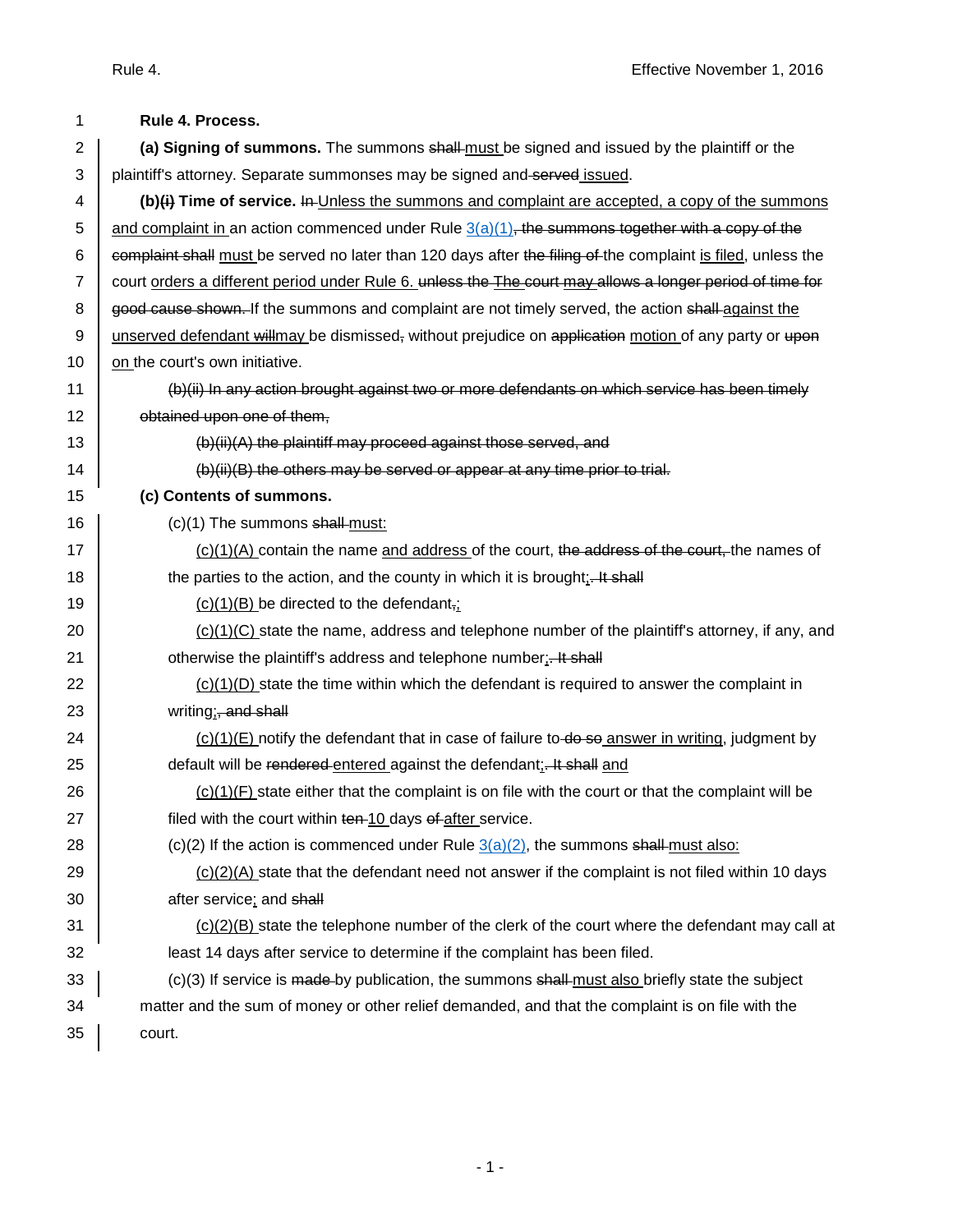36 **(d) Methods of service.** The summons and complaint may be served in any state or judicial district 37 of the United States. Unless waived in writing service is accepted, service of the summons and complaint  $38$  shall-must be by one of the following methods:

39 **(d)(1) Personal service.** The summons and complaint may be served in any state or judicial 40 district of the United States by the sheriff or constable or by the deputy of either, by a United States 41 Marshal or by the marshal's deputy, or by any other person 18 years of age or older at the time of 42 service and not a party to the action or a party's attorney. If the person to be served refuses to accept 43 a copy of the process-summons and complaint, service shall be is sufficient if the person serving 44 them same shall states the name of the process and offers to deliver a copy thereof them. Personal 45 service shall must be made as follows:

46 (d)(1)(A) Upon any individual other than one covered by subparagraphs (d)(1)(B), (d)(1)(C) or (d)(1)(D) below, by delivering a copy of the summons and the complaint to the individual **personally, or by leaving a copy** them at the individual's dwelling house or usual place of abode with some a person of suitable age and discretion who resides there residing, or by delivering a 50 sould copy of the summons and the complaint them to an agent authorized by appointment or by law to **Fig. 2.1** receive service of process;

 $\overline{52}$  (d)(1)(B) Upon an infant (being a person a minor under 14 years) old by delivering a copy of 53 the summons and the complaint to the infant minor and also to the infant's minor's father, mother, 54 or guardian or, if none can be found within the state, then to any person having the care and 55 **control of the infant minor, or with whom the infant minor resides, or in whose service by whom** 56 **the infant-minor is employed;** 

 $\begin{bmatrix} 57 \end{bmatrix}$  (d)(1)(C) Upon an individual judicially declared to be <u>incapacitated,</u> of unsound mind, or 58 incapable of conducting the person's individual's own affairs, by delivering a copy of the 59 summons and the complaint to the person-individual and to the quardian or conservator of the  $\overline{60}$  individual if one has been appointed; the person's individual's legal representative if one has  $61$  been appointed, and, in the absence of such a guardian, conservator, or legal representative, to  $62$  the individual person, if any, who has care, custody, or control of the person individual;

63 (d)(1)(D) Upon an individual incarcerated or committed at a facility operated by the state or 64 | any of its political subdivisions, by delivering a copy of the summons and the complaint to the 65 person who has the care, custody, or control of the individual to be served, or to that person's  $66$  designee or to the guardian or conservator of the individual to be served if one has been  $67$  appointed., who shall, in any case. The person to whom the summons and complaint are 68 delivered must promptly deliver them process to the individual served;

69 (d)(1)(E) Upon any a corporation not herein otherwise provided for in this rule, upon a limited 70 iiability company, a partnership, or upon an unincorporated association which is subject to suit  $71$  under a common name, by delivering a copy of the summons and the complaint to an officer, a 72 managing or general agent, or other agent authorized by appointment or by law to receive service

- 2 -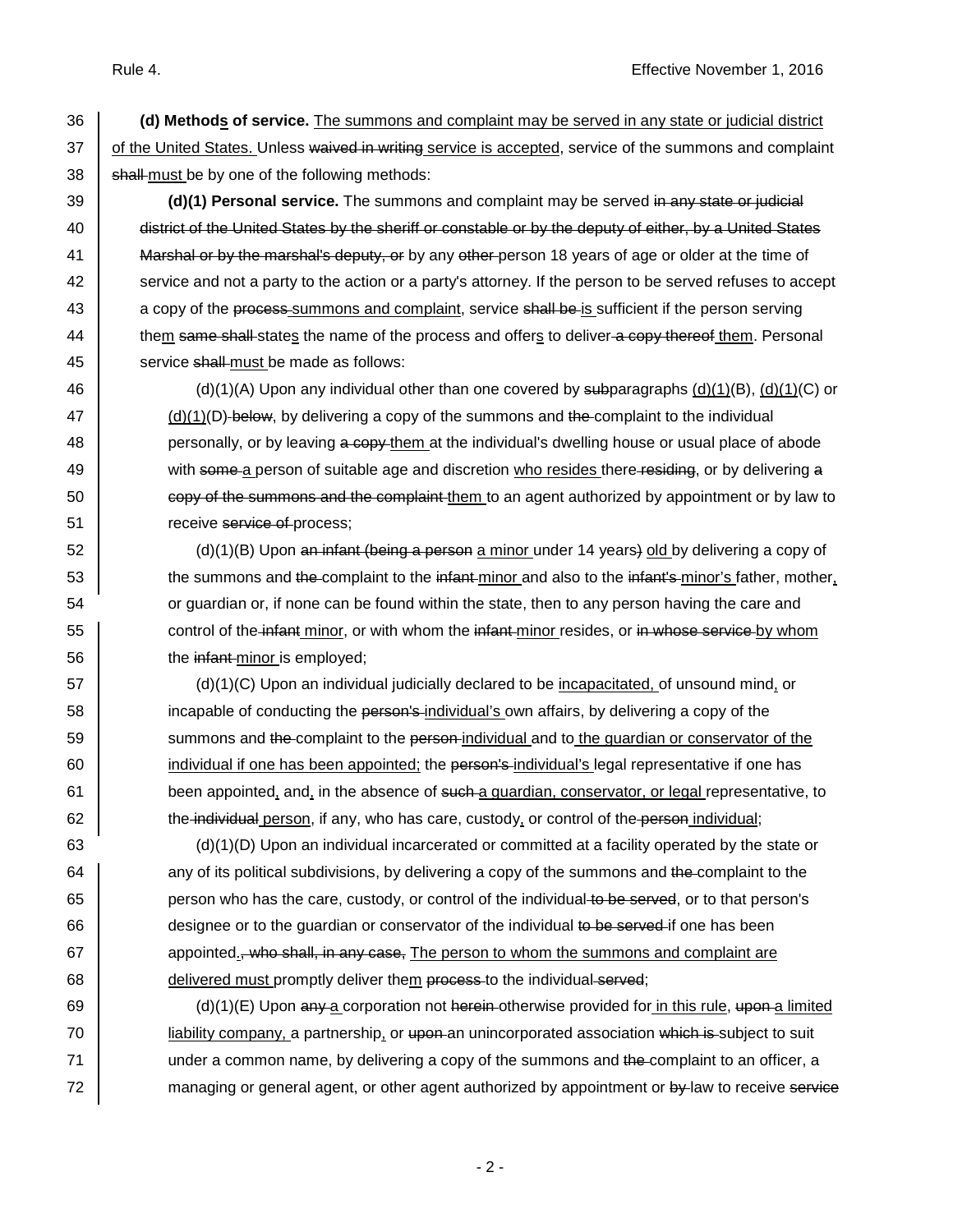| 73  | of process and, if the agent is one authorized by statute to receive service and the statute so            |
|-----|------------------------------------------------------------------------------------------------------------|
| 74  | requires, by also mailing a copy of the summons and the complaint to the defendant, if the agent           |
| 75  | is one authorized by statute to receive process and the statute so requires. If no such-officer or         |
| 76  | agent can be found within the state, and the defendant has, or advertises or holds itself out as           |
| 77  | having, an office or a place of business within the state or elsewhere, or does business within this       |
| 78  | state or elsewhere, then upon the person in charge of such office or the place of business;                |
| 79  | $(d)(1)(F)$ Upon an incorporated city or town, by delivering a copy of the summons and the                 |
| 80  | complaint as required by statute, or in the absence of a controlling statute, to the recorder;             |
| 81  | $(d)(1)(G)$ Upon a county, by delivering a copy of the summons and the complaint as required               |
| 82  | by statute, or in the absence of a controlling statute, to the county clerk-of-such county;                |
| 83  | $(d)(1)(H)$ Upon a school district or board of education, by delivering a copy of the summons              |
| 84  | and the complaint as required by statute, or in the absence of a controlling statute, to the               |
| 85  | superintendent or business administrator of the board;                                                     |
| 86  | $(d)(1)(I)$ Upon an irrigation or drainage district, by delivering a copy of the summons and the           |
| 87  | complaint as required by statute, or in the absence of a controlling statute, to the president or          |
| 88  | secretary of its board;                                                                                    |
| 89  | $(d)(1)(J)$ Upon the state of Utah or its department or agency, in such cases as by law are                |
| 90  | authorized to be brought against the state, by delivering a copy of the summons and the                    |
| 91  | complaint to the attorney general and any other person or agency required by statute to be                 |
| 92  | served; and                                                                                                |
| 93  | $(d)(1)(K)$ Upon a department or agency of the state of Utah, or upon any a public board,                  |
| 94  | commission or body, subject to suit, by delivering a copy of the summons and the complaint as              |
| 95  | required by statute, or in the absence of a controlling statute, to any member of its governing            |
| 96  | board, or to its executive employee or secretary.                                                          |
| 97  | (d)(2) Service by mail or commercial courier service.                                                      |
| 98  | (d)(2)(A) The summons and complaint may be served upon an individual other than one                        |
| 99  | covered by paragraphs $(d)(1)(B)$ or $(d)(1)(C)$ by mail or commercial courier service in any state or     |
| 100 | judicial district of the United States provided the defendant signs a document indicating receipt.         |
| 101 | (d)(2)(B) The summons and complaint may be served upon an entity covered by paragraphs                     |
| 102 | $(d)(1)(E)$ through $(d)(1)(I)$ by mail or commercial courier service in any state or judicial district of |
| 103 | the United States provided defendant's agent authorized by appointment or by law to receive                |
| 104 | service of process signs a document indicating receipt.                                                    |
| 105 | (d)(2)(C) Service by mail or commercial courier service shall be complete on the date the                  |
| 106 | receipt is signed as provided by this rule.                                                                |
| 107 | (d)(3) Acceptance of service.                                                                              |
| 108 | (d)(3)(A) Duty to avoid expenses. All parties have a duty to avoid unnecessary expenses of                 |
| 109 | serving the summons and complaint.                                                                         |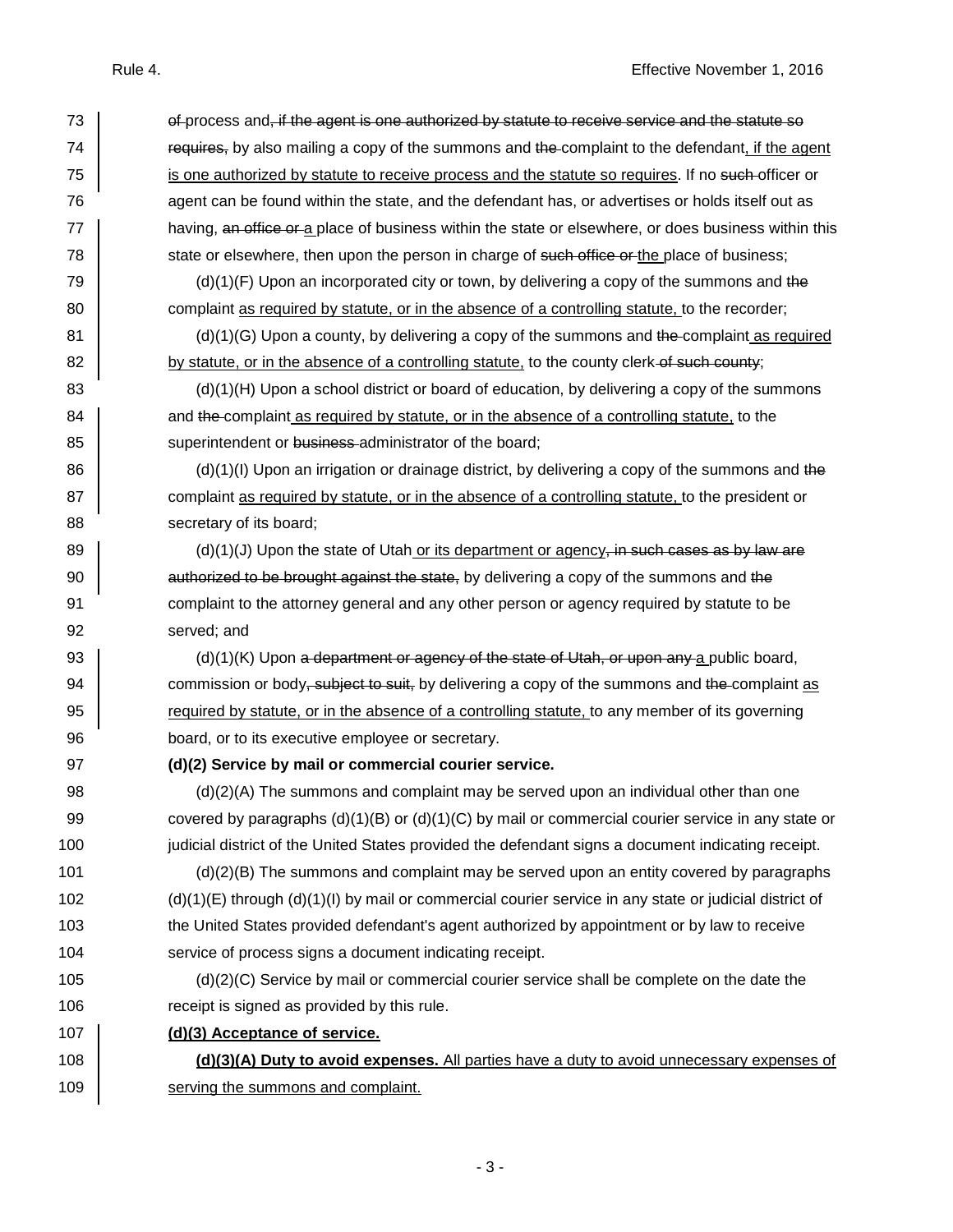| 110 | (d)(3)(B) Acceptance of service by party. Unless the person to be served is a minor under               |
|-----|---------------------------------------------------------------------------------------------------------|
| 111 | 14 years old or an individual judicially declared to be incapacitated, of unsound mind, or              |
| 112 | incapable of conducting the individual's own affairs, a party may accept service of a summons           |
| 113 | and complaint by signing a document that acknowledges receipt of the summons and complaint.             |
| 114 | (d)(3)(C) Acceptance of service by attorney for party. An attorney may accept service of a              |
| 115 | summons and complaint on behalf of the attorney's client by signing a document that acknowledges        |
| 116 | receipt of the summons and complaint.                                                                   |
| 117 | (d)(3)(D) Effect of acceptance, proof of acceptance. A person who accepts service of the                |
| 118 | summons and complaint retains all defenses and objections, except for adequacy of service. Service      |
| 119 | is effective on the date of the acceptance. Filing the acceptance of service with the court constitutes |
| 120 | proof of service under Rule 4(e).                                                                       |
| 121 | (d)(34) Service in a foreign country. Service in a foreign country shall must be made as follows:       |
| 122 | $(d)(34)(A)$ by any internationally agreed means reasonably calculated to give notice, such as          |
| 123 | those means authorized by the Hague Convention on the Service Abroad of Judicial and                    |
| 124 | <b>Extrajudicial Documents;</b>                                                                         |
| 125 | $(d)(34)(B)$ if there is no internationally agreed means of service or the applicable international     |
| 126 | agreement allows other means of service, provided that service is reasonably calculated to give         |
| 127 | notice:                                                                                                 |
| 128 | $(d)(34)(B)(i)$ in the manner prescribed by the law of the foreign country for service in that          |
| 129 | country in an action in any of its courts of general jurisdiction;                                      |
| 130 | $(d)(34)(B)(ii)$ as directed by the foreign authority in response to a letter regatory or letter        |
| 131 | of request issued by the court; or                                                                      |
| 132 | $(d)(34)(B)(iii)$ unless prohibited by the law of the foreign country, by delivery to the               |
| 133 | individual personally of a copy of delivering a copy of the summons and the complaint to the            |
| 134 | individual personally or by any form of mail requiring a signed receipt, to be addressed and            |
| 135 | dispatched by the clerk of the court to the party to be served; or                                      |
| 136 | $(d)(34)(C)$ by other means not prohibited by international agreement as may be directed by             |
| 137 | the court.                                                                                              |
| 138 | (d)(45) Other service.                                                                                  |
| 139 | (d)(45)(A) Where If the identity or whereabouts of the person to be served are unknown and              |
| 140 | cannot be ascertained through reasonable diligence, where if service upon all of the individual         |
| 141 | parties is impracticable under the circumstances, or where if there exists is good cause to believe     |
| 142 | that the person to be served is avoiding service-of process, the party seeking service of process       |
| 143 | may file a motion supported by affidavit requesting an order allowing to allow service by               |
| 144 | publication or by some other means. The An affidavit or declaration supporting affidavit shall the      |
| 145 | motion must set forth the efforts made to identify, locate, or and serve the party-to-be-served, or     |
| 146 | the circumstances which that make it impracticable to serve all of the individual parties.              |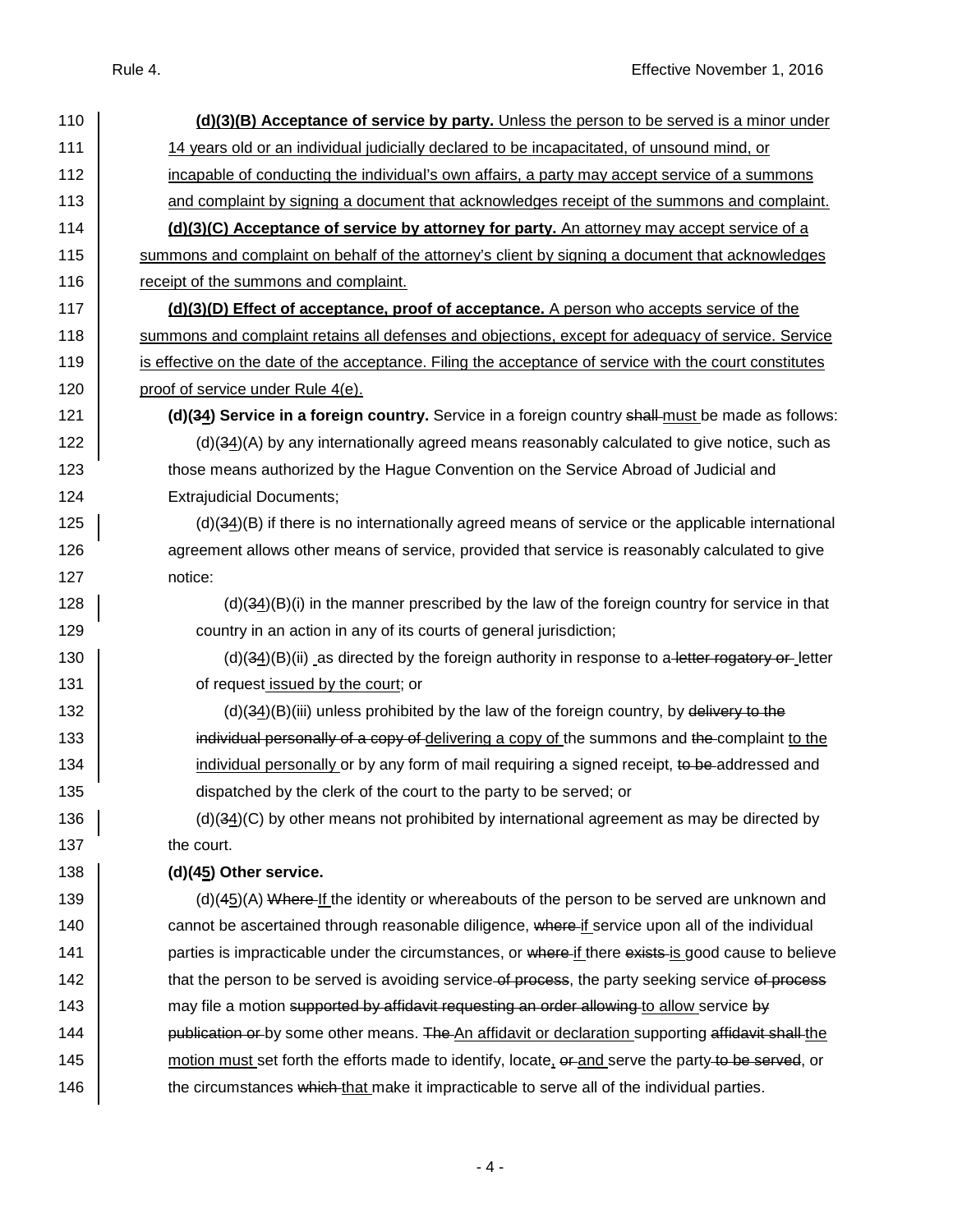| 147 | (d)(45)(B) If the motion is granted, the court shall will order service of process the complaint        |
|-----|---------------------------------------------------------------------------------------------------------|
| 148 | and summons by means reasonably calculated, under all the circumstances, to apprise the                 |
| 149 | interested named parties of the pendency of the action to the extent reasonably possible or             |
| 150 | practicable. The court's order shall also-must specify the content of the process to be served and      |
| 151 | the event or events as of which service shall be deemed complete upon which service is                  |
| 152 | complete. Unless service is by publication, a copy of the court's order shall-must be served upon       |
| 153 | the defendant-with the process specified by the court.                                                  |
| 154 | $(d)(45)(C)$ In any proceeding where If the summons is required to be published, the court              |
| 155 | shall, upon the request of the party applying for-publication service by other means, must              |
| 156 | designate the newspaper in which publication shall be made. The newspaper selected shall be a           |
| 157 | newspaper of general circulation in the county where such-in which publication is required-to-be        |
| 158 | made.                                                                                                   |
| 159 | (e) Proof of service.                                                                                   |
| 160 | (e)(1) If service is not waived, the The person effecting service shall must file proof with the court. |
| 161 | The proof of service must state of service stating the date, place, and manner of service, including a  |
| 162 | copy of the summons. Proof of service made pursuant to paragraph $(d)(2)$ shall include a receipt       |
| 163 | signed by the defendant or defendant's agent authorized by appointment or by law to receive service     |
| 164 | of process. If service is made by a person other than by an attorney, the sheriff, or constable, or by  |
| 165 | the deputy of either, by a United States Marshal, or by the sheriff's, constable's or marshal's deputy, |
| 166 | the proof of service shall-must be made-by affidavit or declaration under penalty of Utah Code Section  |
| 167 | 78B-5-705.                                                                                              |
| 168 | (e)(2) Proof of service in a foreign country shall-must be made as prescribed in these rules for        |
| 169 | service within this state, or by the law of the foreign country, or by order of the court.              |
| 170 | $(e)(3)$ When service is made pursuant to paragraph- $(d)(34)(C)$ , proof of service shall-must include |
| 171 | a receipt signed by the addressee or other evidence of delivery to the addressee satisfactory to the    |
| 172 | court.                                                                                                  |
| 173 | (e)(34) Failure to make-file proof of service does not affect the validity of the service. The court    |
| 174 | may allow proof of service to be amended.                                                               |
| 175 | (f) Waiver of service; Payment of costs for refusing to waive.                                          |
| 176 | $(f)(1)$ A plaintiff may request a defendant subject to service under paragraph (d) to waive service    |
| 177 | of a summons. The request shall be mailed or delivered to the person upon whom service is               |
| 178 | authorized under paragraph (d). It shall include a copy of the complaint, shall allow the defendant at  |
| 179 | least 21 days from the date on which the request is sent to return the waiver, or 30 days if addressed  |
| 180 | to a defendant outside of the United States, and shall be substantially in the form of the Notice of    |
| 181 | Lawsuit and Request for Waiver of Service of Summons set forth in the Appendix of Forms attached        |
| 182 | to these rules.                                                                                         |
|     |                                                                                                         |